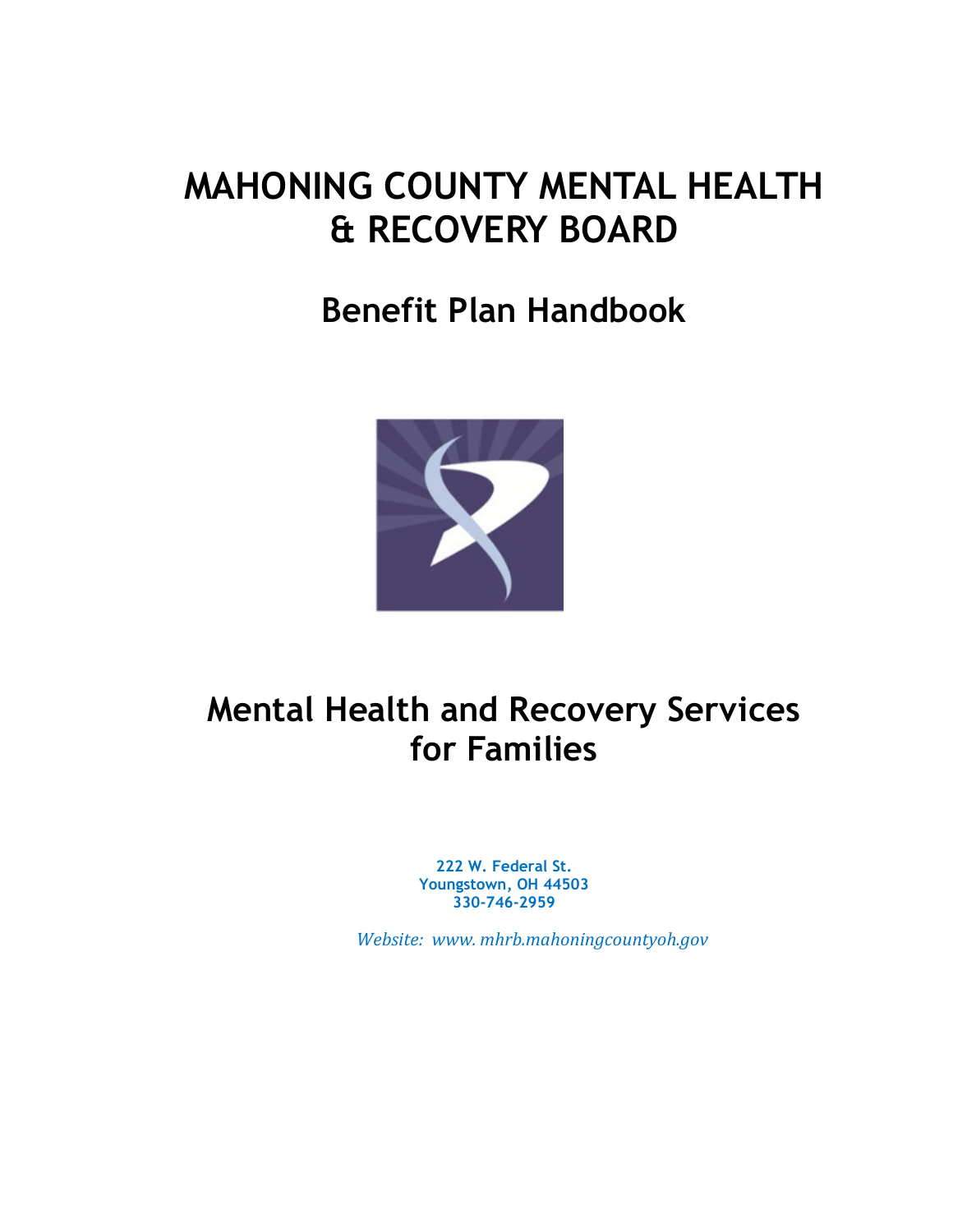# **Treatment Works....People Recover**

#### **Mission Statement**

Our mission is to support and improve the quality of life for all residents of Mahoning County, by instilling hope through an accessible system of mental health and recovery services, through prevention, education, and advocacy.

#### **Vision Statement**

To ensure excellence in mental health and recovery services and enrich the lives of all residents of Mahoning County.

### **Value Statements**

- 1. We believe treatment works…people recover.
- 2. We believe tax payer money should be used effectively.
- 3. We believe every individual and family has value and deserves to be treated with dignity.
- 4. We believe our partners provide comprehensive and quality services.
- 5. We believe that we are the voice of hope.

#### **Introduction**

The Mahoning County Mental Health and Recovery Board (MCMHRB) oversees and pays for mental health and recovery services for local residents based upon need. The MCMHRB receives its funding from state and federal sources as well as revenue generated from levies passed by the residents of Mahoning County. The MCMHRB uses these monies to fund behavioral health and addiction programming. These health programs are available to Mahoning County residents through a network of providers. Together they provide a comprehensive continuum of services that can address most behavioral health and addiction issues. Services are available to all county residents at a cost based on an individual's ability to pay.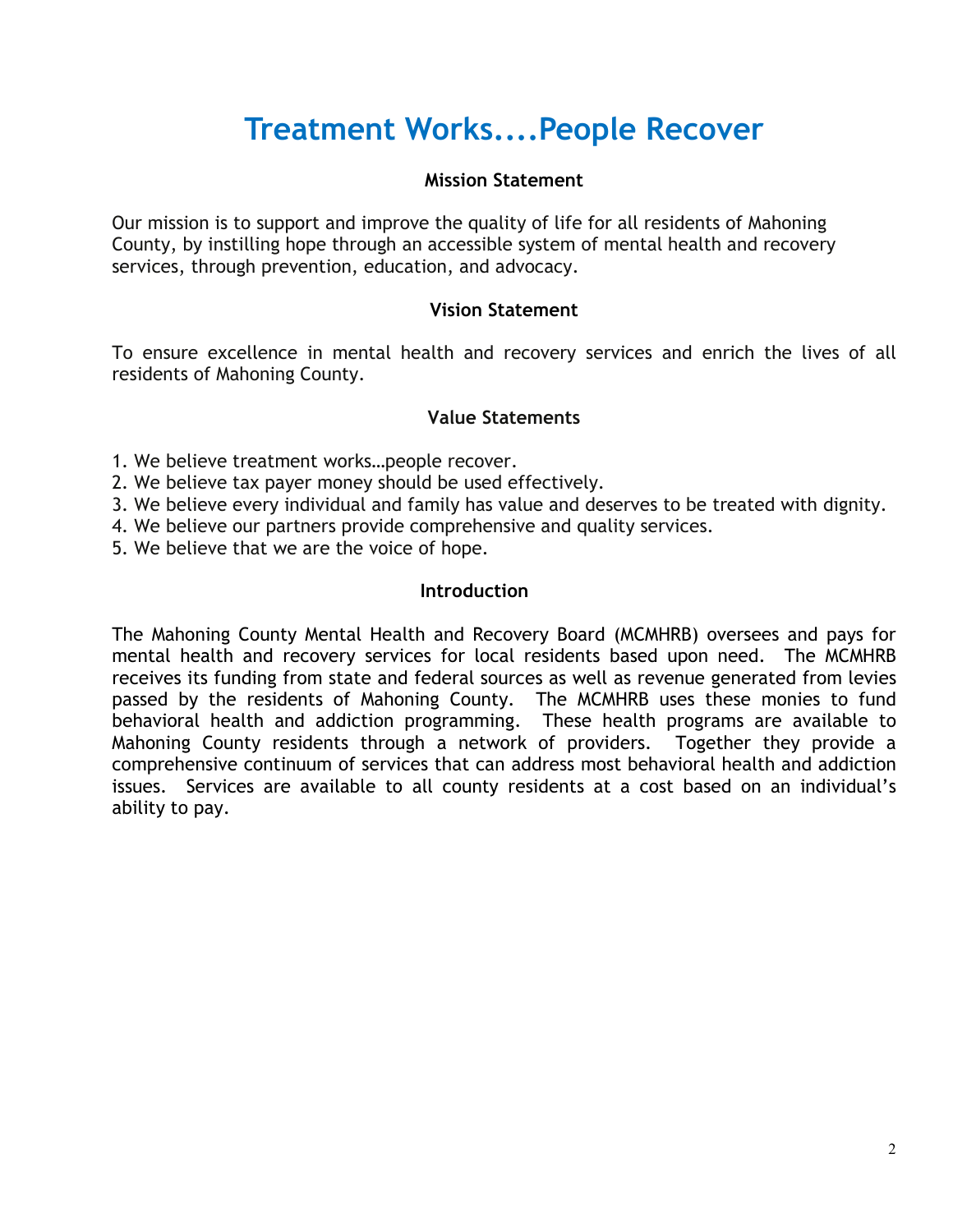#### **Mahoning County Mental Health and Recovery Board Benefit Plan**

The MCMHRB administers a Benefit Plan, which operates similarly to a private insurance plan. The plan uses public funded dollars to reimburse providers/agencies that have provided behavioral health and addiction services to individuals who either do not have private insurance or have demonstrated an inability to pay for such services. An individual is not required to accept specific services in order to be eligible for the benefit plan.

### **Enrollment**

Enrollment in the Benefit Plan requires that an individual be a resident of Mahoning County. Non-residents may receive services in a crisis situation.

When seeking services at an agency, you will be requested to sign an authorization statement that allows the agency to bill the MCMHRB for funds to help pay for your services. Financial assistance is offered based on residency, the specific services needed and your financial status.

Individuals are not required to enroll in the Benefit Plan; however you may be billed for services regardless of ability to pay.

#### **Services**

The Provider agencies of Mahoning County offer responsive, quality behavioral health and addiction services that are culturally competent. Services that can be accessed include: Crisis Intervention, Diagnostic Assessment, Community Support, Individual Outpatient Counseling, Psychiatric Services, Group Counseling, Medication, Prevention Education, Guardianship, Payeeship, Vocational and Forensic Services.

A licensed professional will conduct a thorough assessment to determine which services you may be eligible for. Each agency has specific admission criteria, so you must contact the agency from which you would like to receive services to discuss your circumstances. Agency staff will work with you to develop a treatment plan that addresses the various issues with which you may need assistance and what services for which you may be eligible to receive. Your opportunity for a successful treatment outcome increases with your active participation in the treatment planning process.

## **Confidentiality**

The MCMHRB and service providers must comply with state and federal laws regarding confidentiality. The MCMHRB's confidentiality and Privacy Practices are described in the "Notice of Privacy Practices" given to you at the time of your assessment. The notice describes your rights regarding health information and how the MCMHRB and the agency may use or disclose your personal information. Your personal information will be kept confidential unless you or your legal guardian authorizes its release or instances when state